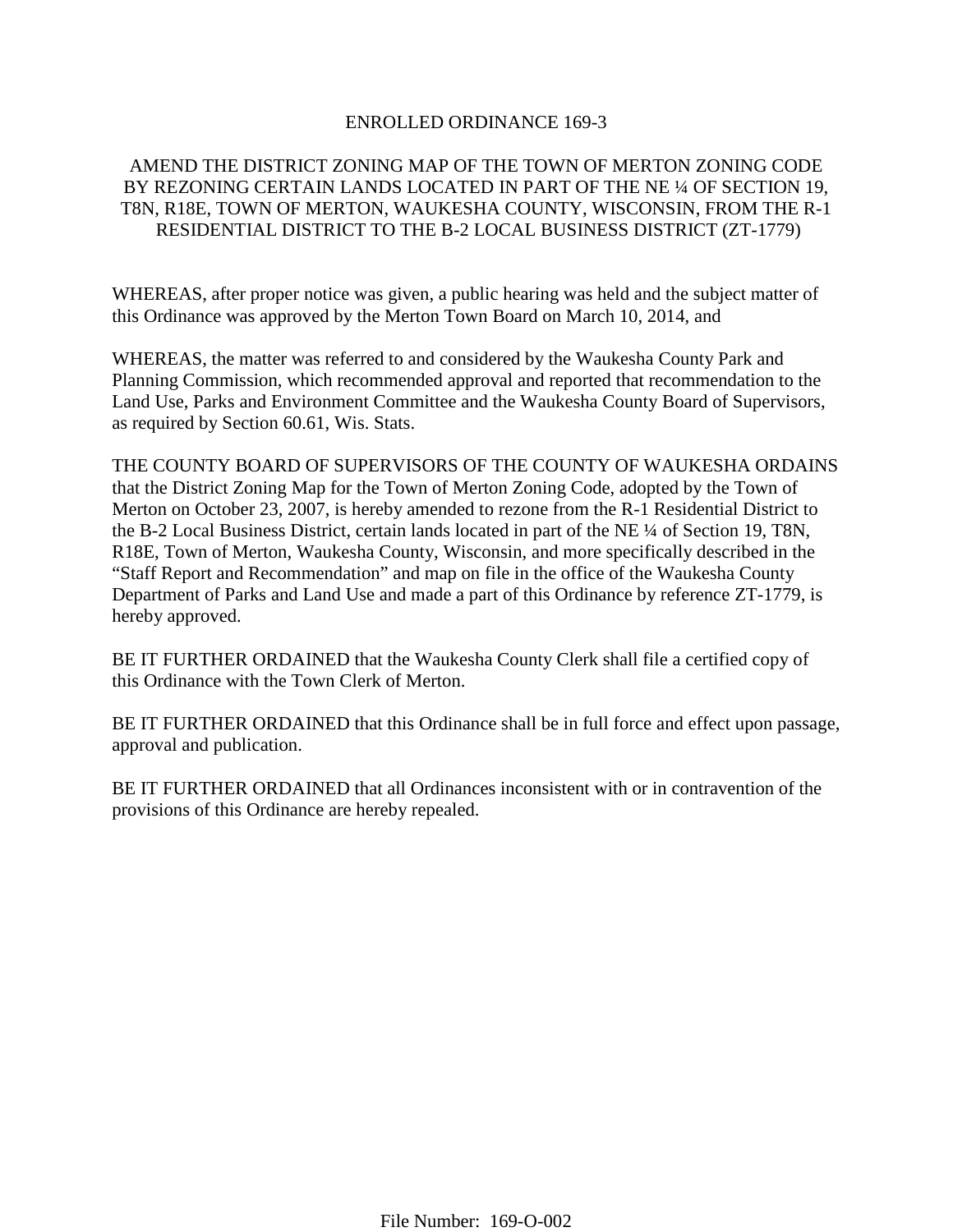## AMEND THE DISTRICT ZONING MAP OF THE TOWN OF MERTON ZONING CODE BY REZONING CERTAIN LANDS LOCATED IN PART OF THE NE 1/4 OF SECTION 19, T8N, R18E, TOWN OF MERTON, WAUKESHA COUNTY, WISCONSIN, FROM THE R-1 RESIDENTIAL DISTRICT TO THE B-2 LOCAL BUSINESS DISTRICT (ZT-1779)

Presented by: Land Use, Parks, and Environment Committee

Dollton Walter L. Kolb, Chair Jim Batzko Jennifer /  $\mathcal{G}% _{n+1}=\mathcal{G}_{n+1}$ rant keith Hammitt Eric Highum Pauline T. Jaske Chinger Thomas J. Schellinger

The foregoing legislation adopted by the County Board of Supervisors of Waukesha County, Wisconsin, was presented to the County Executive on:

Date: mand Kathleen Novack, County Clerk

The foregoing legislation adopted by the County Board of Supervisors of Waukesha County, Wisconsin is hereby:

| $\cdots$<br>Approved: |                                                 |
|-----------------------|-------------------------------------------------|
| Vetoed:               | ratha<br>$\mathcal{J}_{\mu\nu}$ , $\mathcal{N}$ |
| Date:                 |                                                 |
|                       |                                                 |

Daniel P. Vrakas, County Executive

169-O-002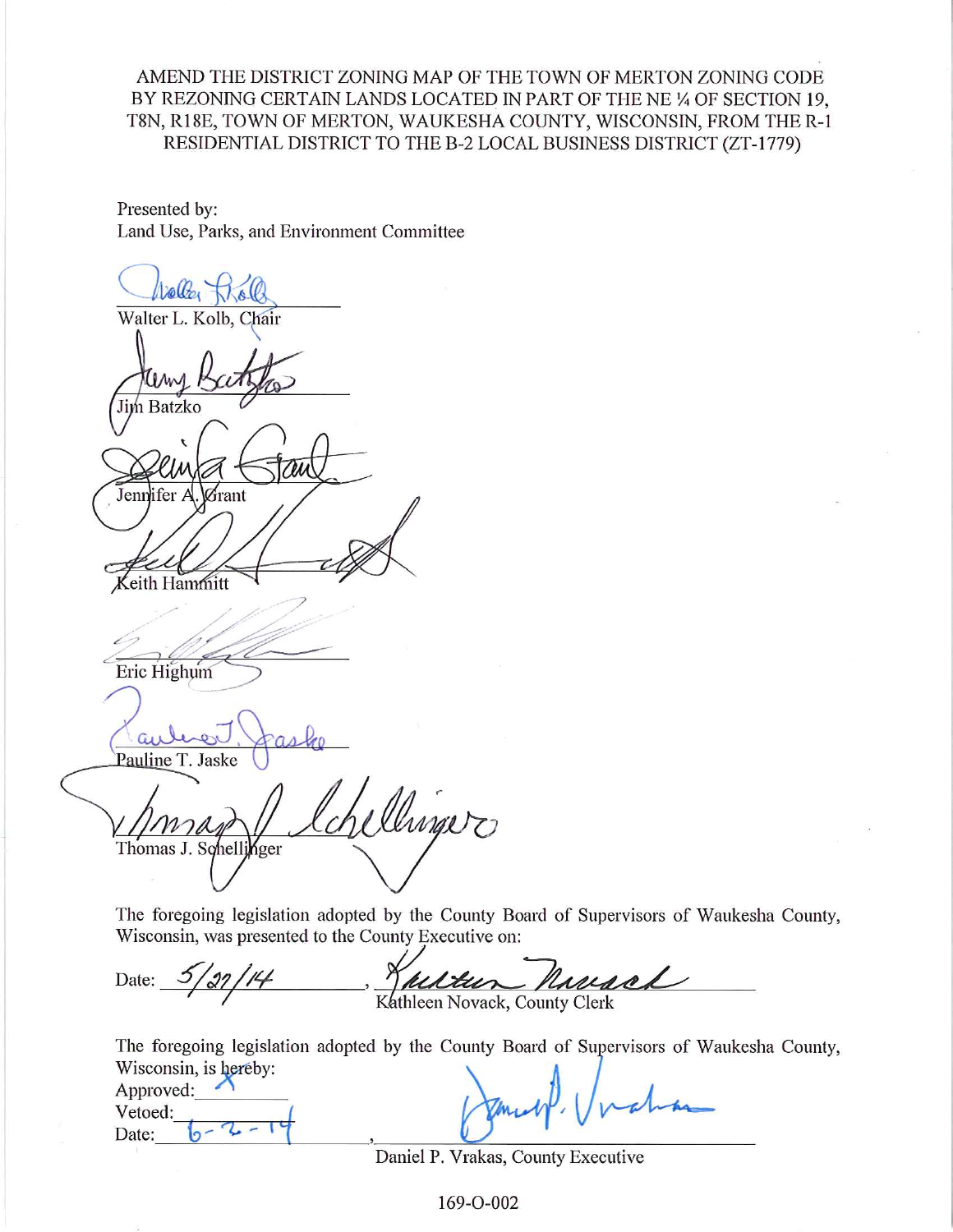### **COMMISSION ACTION**

The Waukesha County Park and Planning Commission, after giving consideration to the subject matter of the Ordinance to amend the Town of Merton Zoning Code, hereby recommends approval of ZT-1779 (Town of Merton Board/Timothy Fleming) in accordance with the attached "Staff Report and Recommendation".

#### PARK AND PLANNING COMMISSION

April 17, 2014

Robert Peregrine, Chairperson (

James Siepmann, Vice Chairperson

Pat

Patricia Haukohl

Walter Kolb

Gary Goldchild

William Mitchell

Fritz Ruf

File Number: 169-O-002

Referred to: LU  $\overline{2}$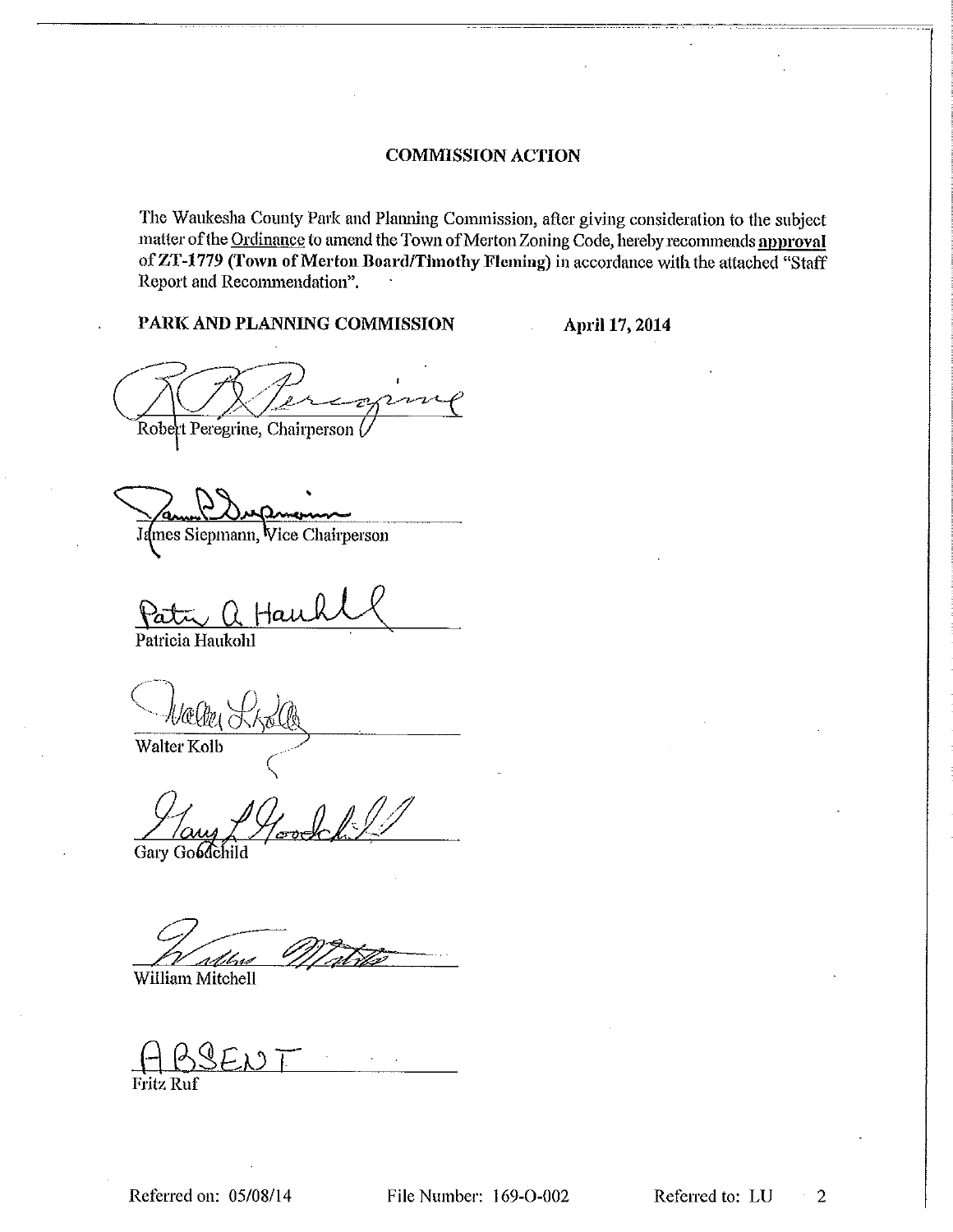### WAUKESHA COUNTY DEPARTMENT OF PARKS AND LAND USE STAFF REPORT AND RECOMMENDATION ZONING MAP AMENDMENT

| $\mathbf{I}$ |  | ATE |
|--------------|--|-----|
|              |  |     |

April 17, 2014

ZT-1779

FILE NO.:

**TAX KEY NO.:** 

PETITIONER:

Town of Merton Board

MRTT 0361.995 and MRTT 0361.996

W314 N7624 S.T.H. 83 North Lake, WI 53064-0128

**OWNERS:** 

Timothy M. Fleming W334 N6956 Stone Bank Road Oconomowoc, WI 53066

Timothy M. Fleming and Susan L. Simons W334 N6966 Stone Bank Road Oconomowoc, WI 53066

#### **LOCATION:**

Part of the NE 1/4 of Section 19, T8N, R18E, Town of Merton. More specifically, the properties are located at W334 N6966 Stone Bank Road and W334 N6956 Stone Bank Road.

## PRESENT ZONING CLASSIFICATION:

R-1 Residential District.

### PRESENT LAND USE:

Commercial and residential.

#### PROPOSED ZONING:

**B-2 Local Business District.** 

## **PROPOSED LAND USE:**

Commercial and residential.

#### PUBLIC HEARING DATE:

March 5, 2014.

## PUBLIC REACTION:

None.

## TOWN PLAN COMMISSION AND TOWN BOARD ACTION:

On March 5, 2014, the Town Plan Commission recommended approval of the request. On March 10, 2014, the Town Board approved the rezoning request.

File Number: 169-O-002

Referred to: LU

3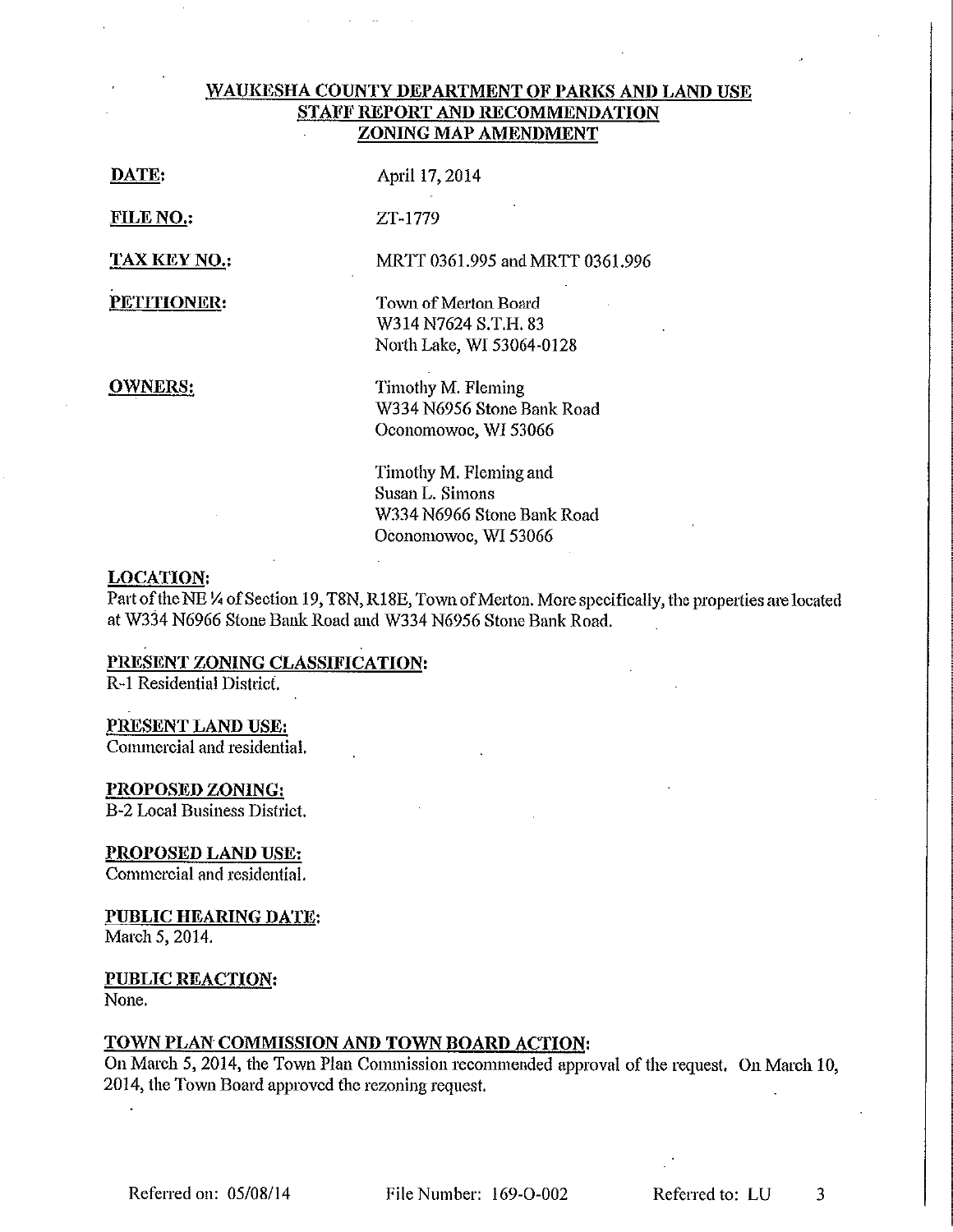# COMPLIANCE WITH THE WAUKESHA COUNTY DEVELOPMENT PLAN AND THE TOWN OF MERTON LAND USE PLAN:

The properties were the subject of a 2014 Town and County Plan amendment, which amended the plan designation to the Commercial and Office Park category. The proposal to rezone the properties to a business district would be compatible with the plans.

## **OTHER CONSIDERATIONS:**

The Town is requesting that the two developed subject properties (0.5 acres and 0.4 acres, respectively) be rezoned to the B-2 Local Business District under the Town of Merton Zoning Code. There is no County Shoreland jurisdiction on the lands. The properties were recently placed in the Commercial and Office Park plan category. The proposed B-2 designation would match the zoning of similar parcels immediately to the south and west. The subject lands are located immediately south of a church and opposite a commercial use on Stone Bank Road, There are residential uses to the south and east along Reynolds Drive. The properties are located in a commercial and mixed use setting along Stone Bank Road and C.T.H. "K". The small downtown/hamlet area is known as Stone Bank.

The southerly parcel that is subject of the request contains a residence and a fire and police supply company, known as Fleming's Fire One, which operates out of a large outbuilding on the site. The company sells items such as fire extinguishers and police caution tape. The northerly parcel contains a residence. The Town Planner indicates that she believes that a small portion of the commercial building encroaches on the northerly parcel and that is part of the reason that the north property was included in the request. The Town's B-2 District permits both small business uses and residential use, so the two existing residences would remain permitted uses with the proposed  $B-2$  designation. The subject properties better match the parcel size and open space requirements of the B-2 district than the existing R-1 District designation. The B-2 District is also more permissive relative to floor area ratio, therefore, the existing buildings will become more conforming relative to these types of dimensional zoning parameters. There are no natural resources on the site.

## **STAFF RECOMMENDATION:**

It is the opinion of the Planning and Zoning Division Staff that this request be approved. The rezoning of the property is consistent with land use plan recommendations and will allow for both business and residential use of the property to continue into the future, which is consistent with the mix of uses within the neighborhood.

Respectfully submitted,

Jason Fruth

**Jason Fruth** Planning and Zoning Manager

Attachments: Map, Town Ordinance

N:\PRKANDLU\Planning and Zoning\Rezones\Staff Reports\1779 Fleming Simons mrt.doc

Referred on: 05/08/14

Referred to: LU

4

Page 2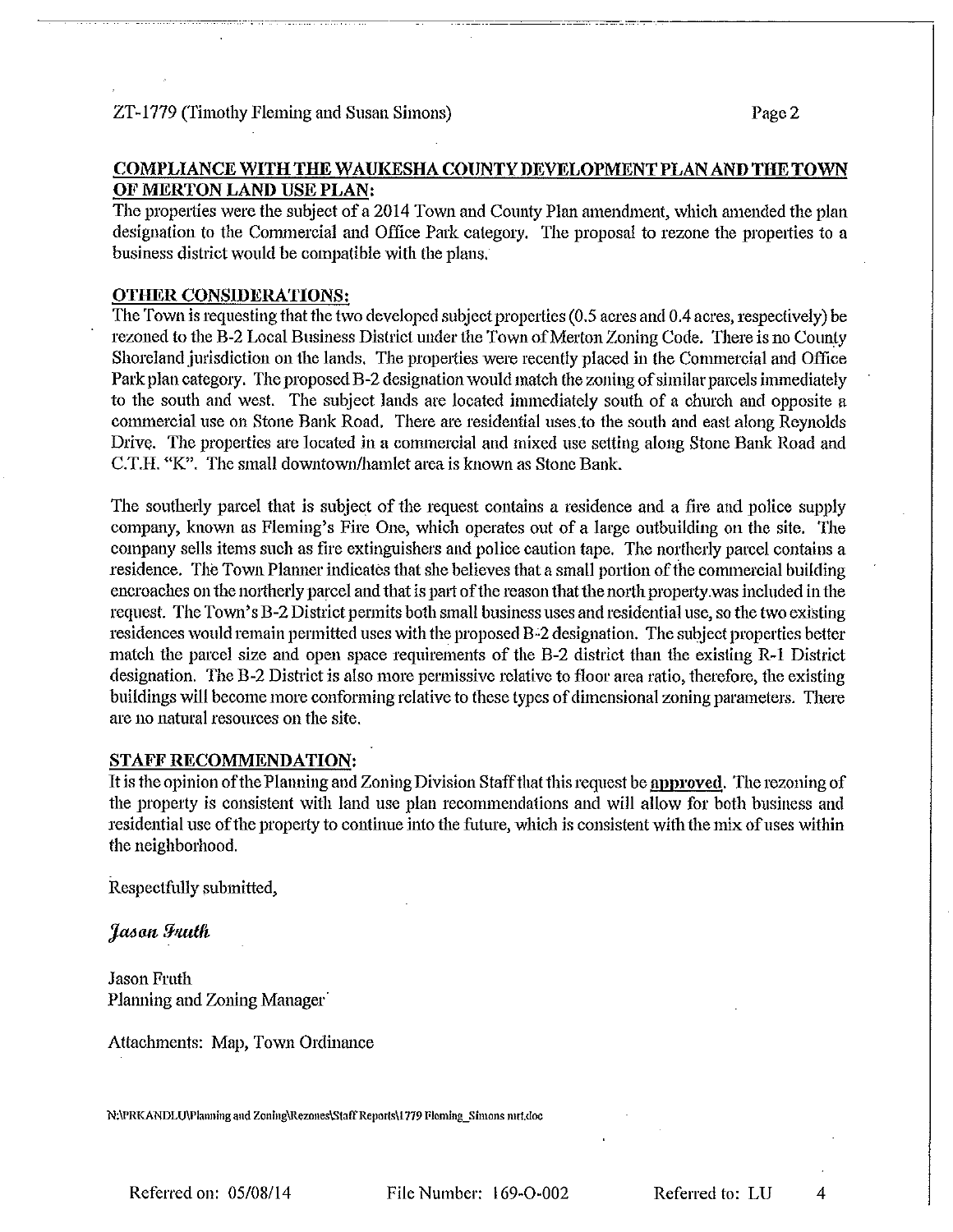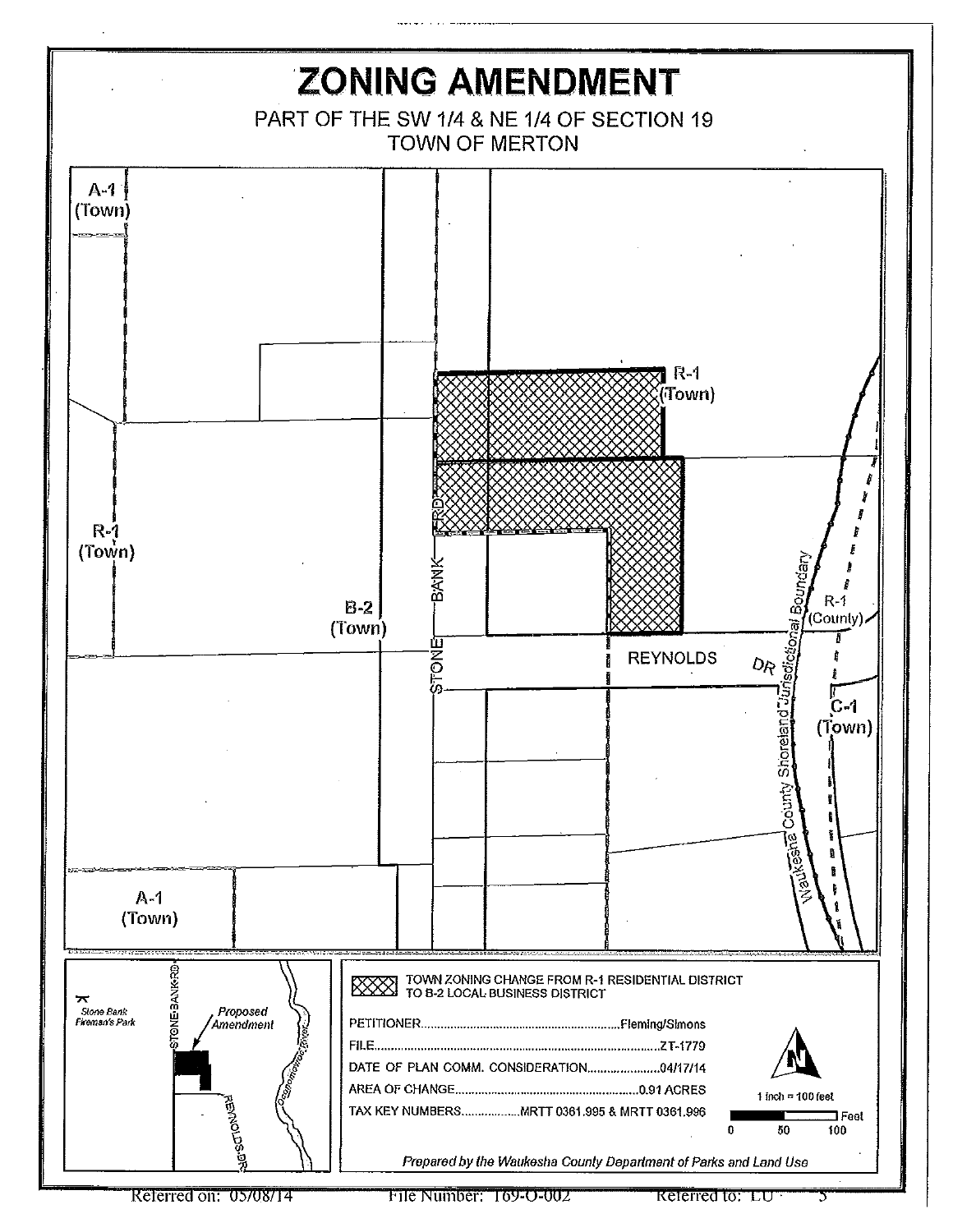ORDINANCE NO.

## AN ORDINANCE TO AMEND THE BOUNDARIES OF THE B-2 LOCAL BUSINESS DISTRICT AS SHOWN ON THE DISTRICT MAP, TOWN OF MERTON WAUKESHA COUNTY, WISCONSIN (TIMOTHY FLEMING PROPERTY)

The Town Board of Supervisors of the Town of Merton, Waukesha County, Wisconsin, do ordain as follows:

SECTION 1. The District Zoning Map of the Town of Merton, Wisconsin, dated April 9, 1974, as revised, and notations and references thereon, is hereby amended to transfer the following described lands from R-1 Residential District to B-2 Local Business District:

SEE ATTACHED PROPERTY DESCRIPTION

SECTION 2. EFFECTIVE DATE. This ordinance shall take effect upon passage, posting and publication as required by law, and the final effective date being the date of Waukesha County Board approval.

DATED: March 10,2014

**FOWN OF MERTON** Bv: Richard Morris, Chairman

ATTEST:

Susan J. Omah,

Date Adopted: Date Published:  $3 - 20 - 14$  $3 - 20 - 14$ **Effective Date:**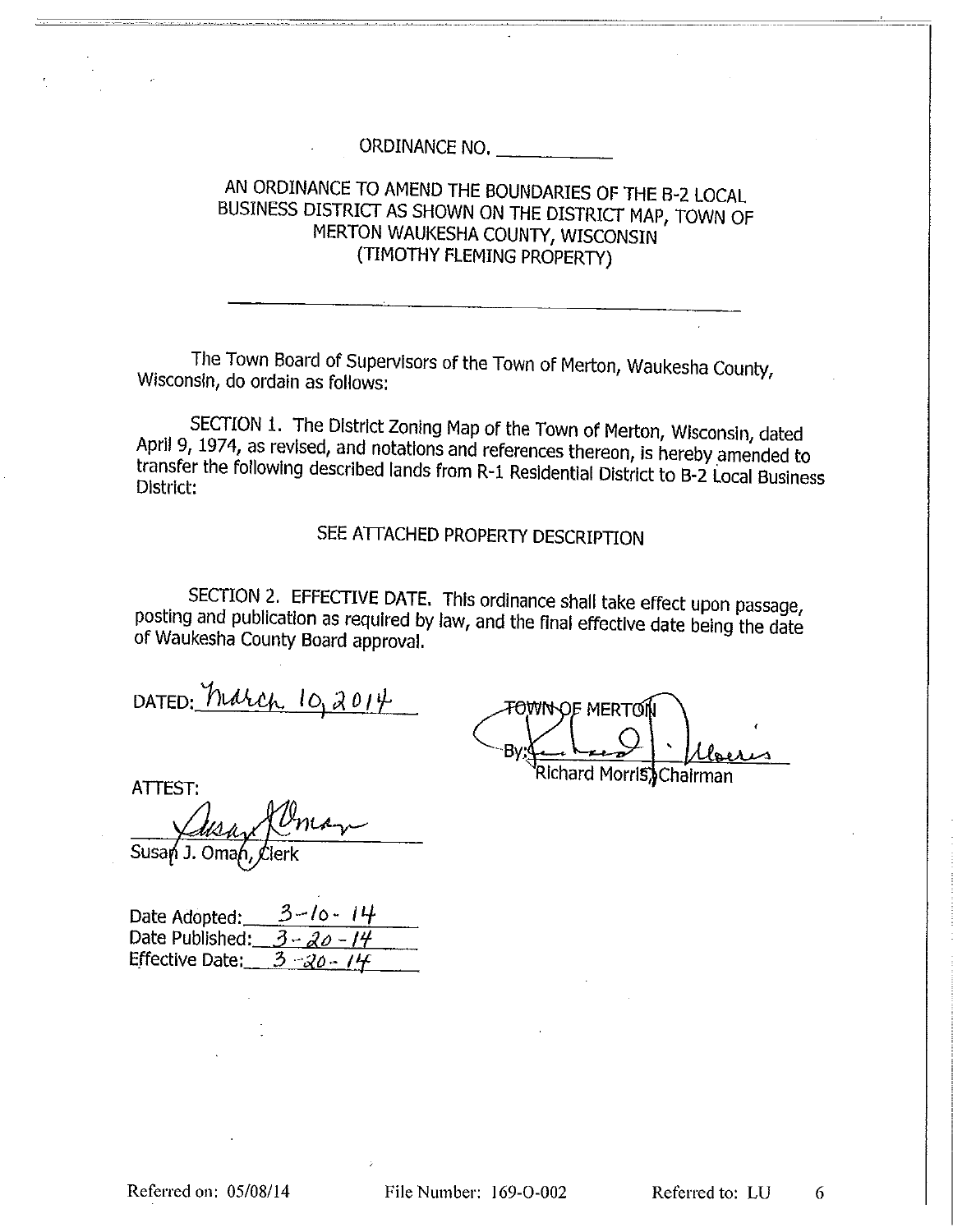#### TIMOTHY FLEMING PROPERTY

A part or parcel of land in Section Number Nineteen (19) in Township Number Eight (8) North, of Range No. Eighteen (18) East, to-with

Commencing at a point distant North from the center of said section, fifteen (15) chains, fifty-six (56)<br>links, and in the center of the highway running North and South through said section; thence East thirteen (13) rods; thence North five (5) rods; thence West thirteen (13) rods; thence South five (5) rods to the place of beginning.

That certain peice or parcel of land lying and baing in the South What 1/4 of the North flast 1/4 of Soction 19, Township 3 North, Range 18 East, bounded and described as follows:<br>Commencing at the Southeast corner of the the land deaded by the Stonebank Creamery Company to Adam Miles, thence South slong the characteristic of the state of the company of opposite free south slong the company of the state of the stand of the state of the foll beginning.

Referred on: 05/08/14

File Number: 169-O-002

Referred to: LU

7

 $\mathbf{I}$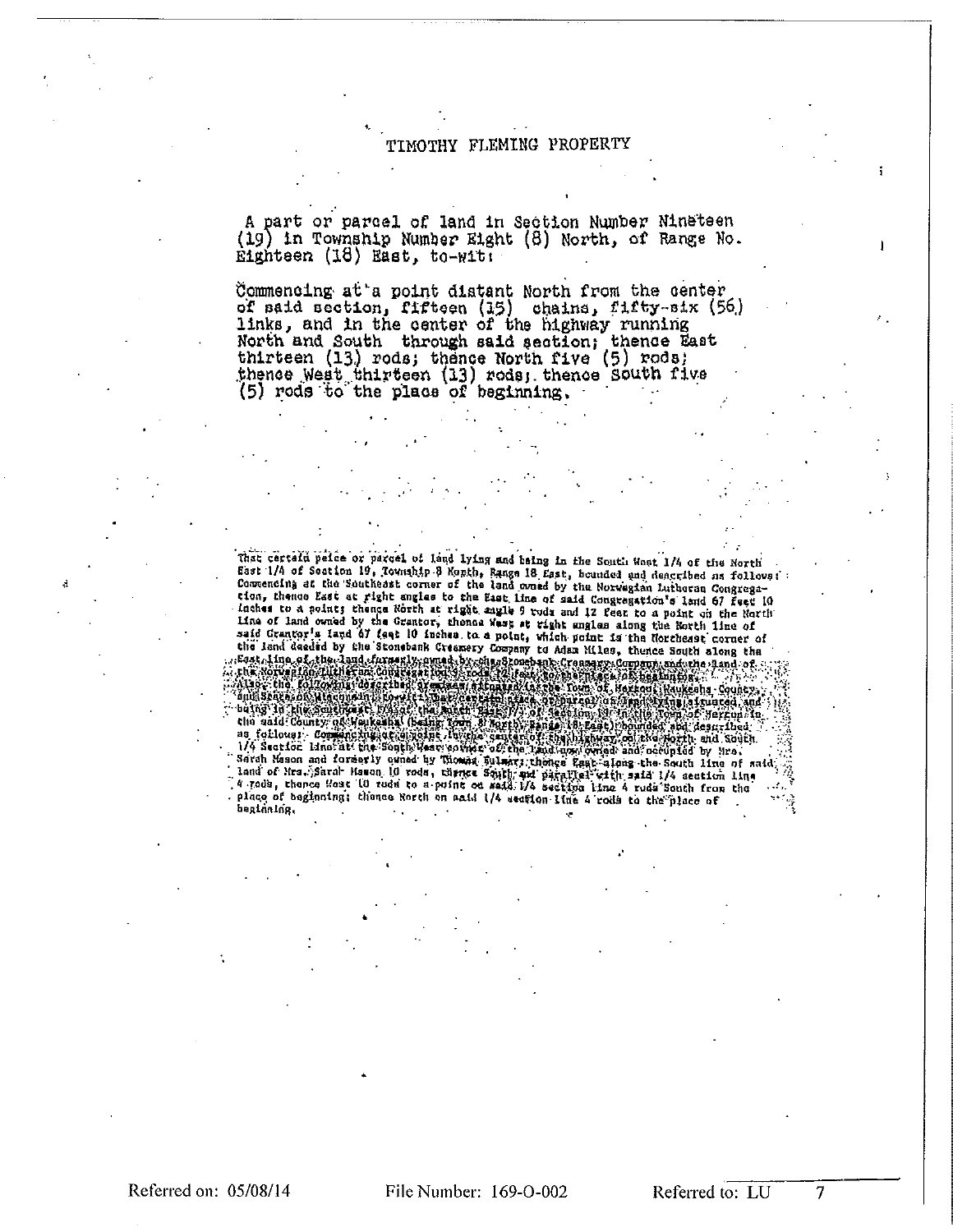